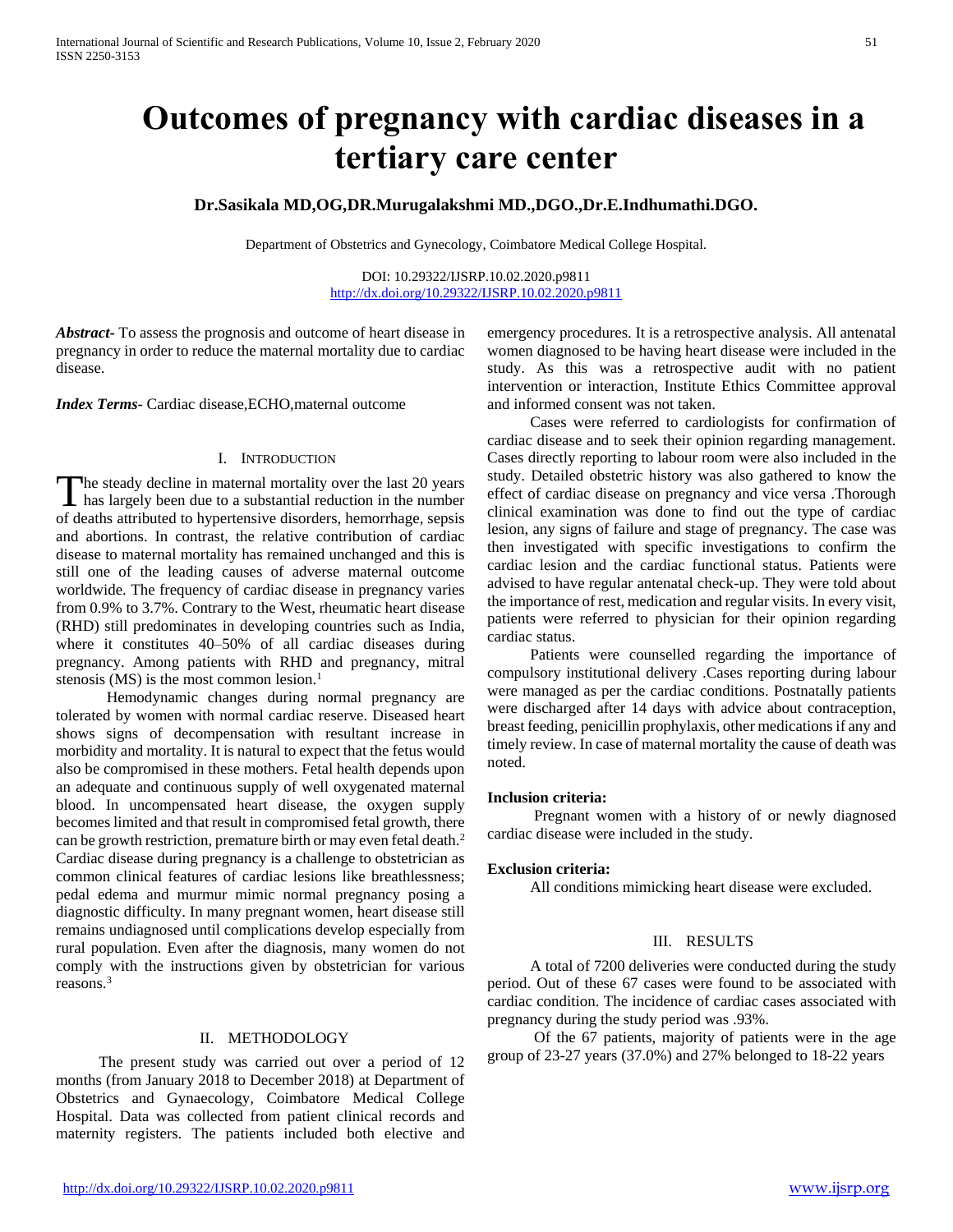## **Maternal characteristics, age wise distribution:**

| AGE IN YEARS | NO OF PATIENTS | PERCENTAGE |
|--------------|----------------|------------|
| 18-22        | 18             | 27%        |
| 23-27        | 25             | 37%        |
| 28-32        |                | 26%        |
| > 32         |                | 10%        |

 Among the 67 pregnant women 44% were primigravida, 39% were second gravida and 17% were gravida 3 or more.

## **Parity wise distribution:**

| <b>GRAVIDA</b>  | NO OF PATIENTS | <b>PERCENTAGE</b> |
|-----------------|----------------|-------------------|
| <b>PRIMI</b>    | 30             | 44%               |
| G <sub>2</sub>  | 26             | 39%               |
| G3 OR MORE   11 |                | 17%               |

 Most of the patient in the study had rheumatic heart disease like MS, MR or AS(67.5%), followed by TR, PR(29.5%) and few had sequelae of congenital cardiac condition- Pulmonary Arterial Hypertension(9%).

| <b>CARDIAC LESIONS</b>         | No Of Patients | Percentage |
|--------------------------------|----------------|------------|
| <b>Mitral Stenosis</b>         | 11             | 17%        |
| Mitral Regurgitation           | 33             | 49%        |
| Aortic Stenosis                |                | 1.50%      |
| <b>Tricuspid Regurgitation</b> | 19             | 28%        |
| Pulmonary Regurgitation        |                | 1.50%      |
| Pulmonary Artery Hypertension  | 6              | 9%         |

 Most of patients had Emergency LSCS (45%) followed by elective LSCS (24%). Normal vaginal delivery was conducted only in 19% of study population.

| <b>TYPE</b><br>OF<br><b>DELIVERY</b> | <b>NO OF PATIENTS</b> | <b>PERCENTAGE</b> |
|--------------------------------------|-----------------------|-------------------|
| Labour Naturalis                     | 13                    | 19%               |
| Elective LSCS                        | 16                    | 24%               |
| Emergency<br><b>LSCS</b>             | 29                    | 43%               |
| Vacuum<br>Aspiration                 |                       | 1.50%             |
| Forceps                              |                       | 3%                |

Most of the babies were of normal weight (52%).

| <b>WEIGH</b><br>OF<br><b>BABY</b> | NO<br>OF<br><b>PATIE</b><br><b>NTS</b> | <b>PERCENTAGE</b> |
|-----------------------------------|----------------------------------------|-------------------|
| $< 2$ KG                          | 5                                      | 8%                |
| $2 - 2.5$<br><b>KG</b>            | 25                                     | 37%               |
| 2.5<br>KG                         | 35                                     | 52%               |

 Majority of the patients were discharged in good condition (91%). There were four maternal deaths during the study period which was complicated by cardiac condition  $(6\%)$ .

| <b>MATERNAL</b>                       | NO.<br>OF       | <b>PERCENTA</b> |
|---------------------------------------|-----------------|-----------------|
| <b>OUTCOME</b>                        | <b>PATIENTS</b> | GЕ              |
| Discharged<br>Good<br>In<br>Condition | 61              | 91%             |
| Death                                 |                 | 6%              |
| Referred                              |                 | 3%              |

The various causes for maternal mortality are listed below.

## IV. DISCUSSION

 Cardiac disease continues to be a risk factor for maternal and neonatal morbidity and mortality. This study reflects the maternal and fetal outcome in pregnant women with cardiac disease managed at a tertiary care centre in India where cardiac disease due to rheumatic etiology predominates over congenital. In developed countries, the diagnosis and management of cardiac disease starts early.

 In this study, 44% women were diagnosed to have cardiac disease in the index pregnancy. In a recent study by Desai et al. including 128 patients with MS, 42% of them were diagnosed for the first time during pregnancy<sup>5</sup>. Routine examination of the cardiovascular system in the antenatal clinic is therefore essential for early diagnosis and appropriate management.

 Maternal problems during pregnancy in women with cardiac disease include congestive heart failure, arrhythmia, infective endocarditis, respiratory tract infection and the need to either initiate or increase cardioactive drugs or hospitalize these women during pregnancy<sup>6</sup>

 An increased incidence of IUGR and low birth weight has been reported in patients with cardiac disease in pregnancy. Postulated reasons for the increased incidence of IUGR or prematurity include hemodynamic compromise secondary to valvular stenosis, maternal arrhythmias and cardioactive drugs including diuretics, digitalis and beta blockers, which have been associated with impairment of uterine blood flow.<sup>78910</sup>

 Surgical or catheter‐based angiographic correction of cardiac lesions improves pregnancy outcome. The cross‐sectional area of the valve can be increased by approximately two‐fold by balloon interventions, thus reducing the complications associated with cardiac overload during pregnancy. This explains the better maternal and fetal outcome seen in this study in those pregnant